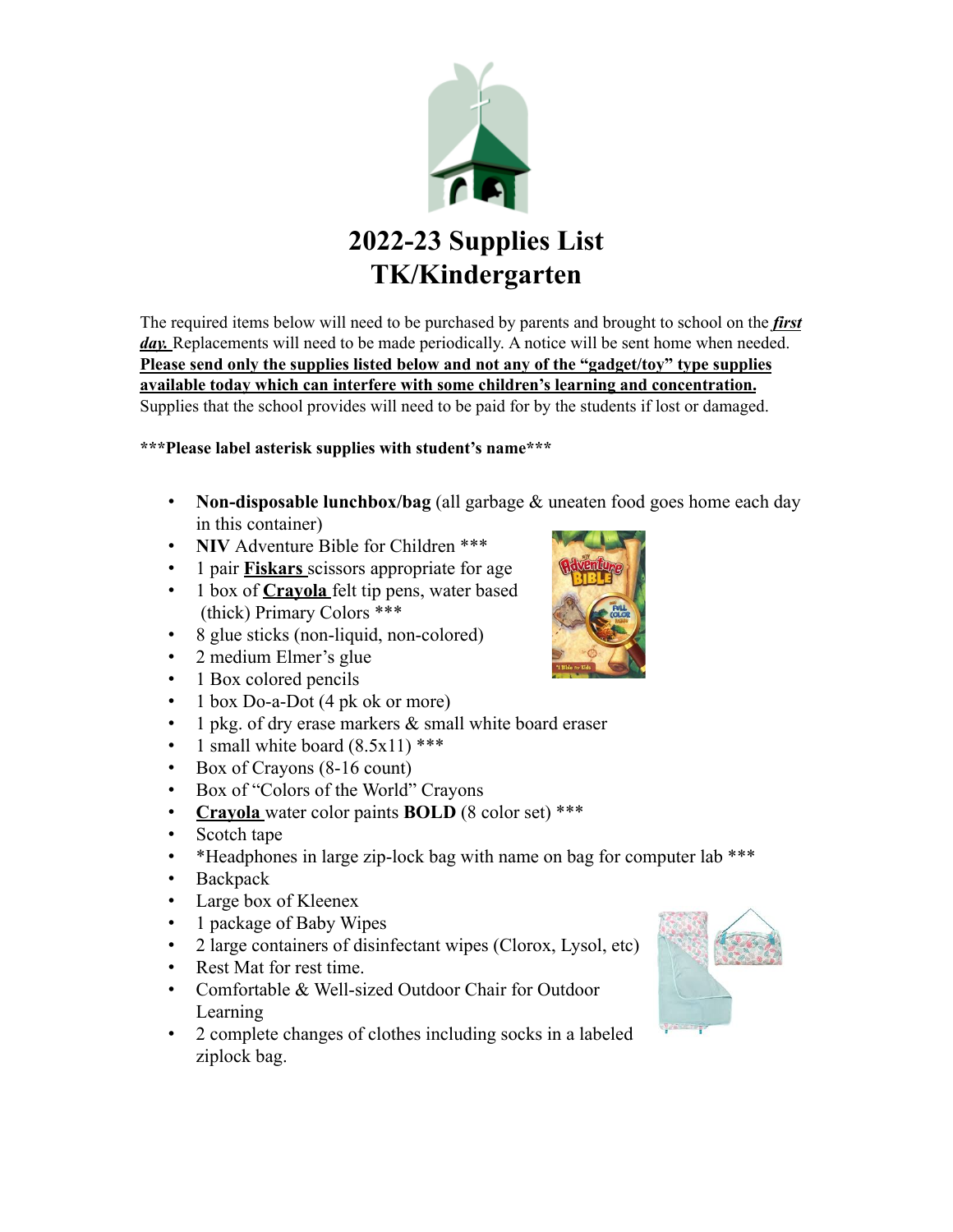



# **Miss Nave's 1 st Grade Supplies List**

- o Backpack
- o Reusable and washable lunch box/bag
- o Reusable water bottle (16-24 oz.)
- o Headphones in gallon Ziploc bag (for technology class)
- o Plastic or wood Marker box that is closable
- o 12 count colored pencils
- o 12 count markers
- o 24 count crayons
- o Large pink eraser
- o Wooden No.2 pencils
- o Wooden Ruler with inches and centimeters
- o One bottle of Elmer's glue
- o One glue stick
- o Safety scissors
- o 1 Folder with clear pocket with brads inside
- o 2 Expo markers
- o Small dry-erase eraser
- o Small dry erase board
- o Watercolor Palette (8 color set) with paintbrush
- o One canister of sanitizing wipes (Thieves, Clorox etc.)
- o NIV Children's Bible

**Please have all of your Adventurer's supplies labeled with their last names BEFORE coming to**

### **school. Thank you!**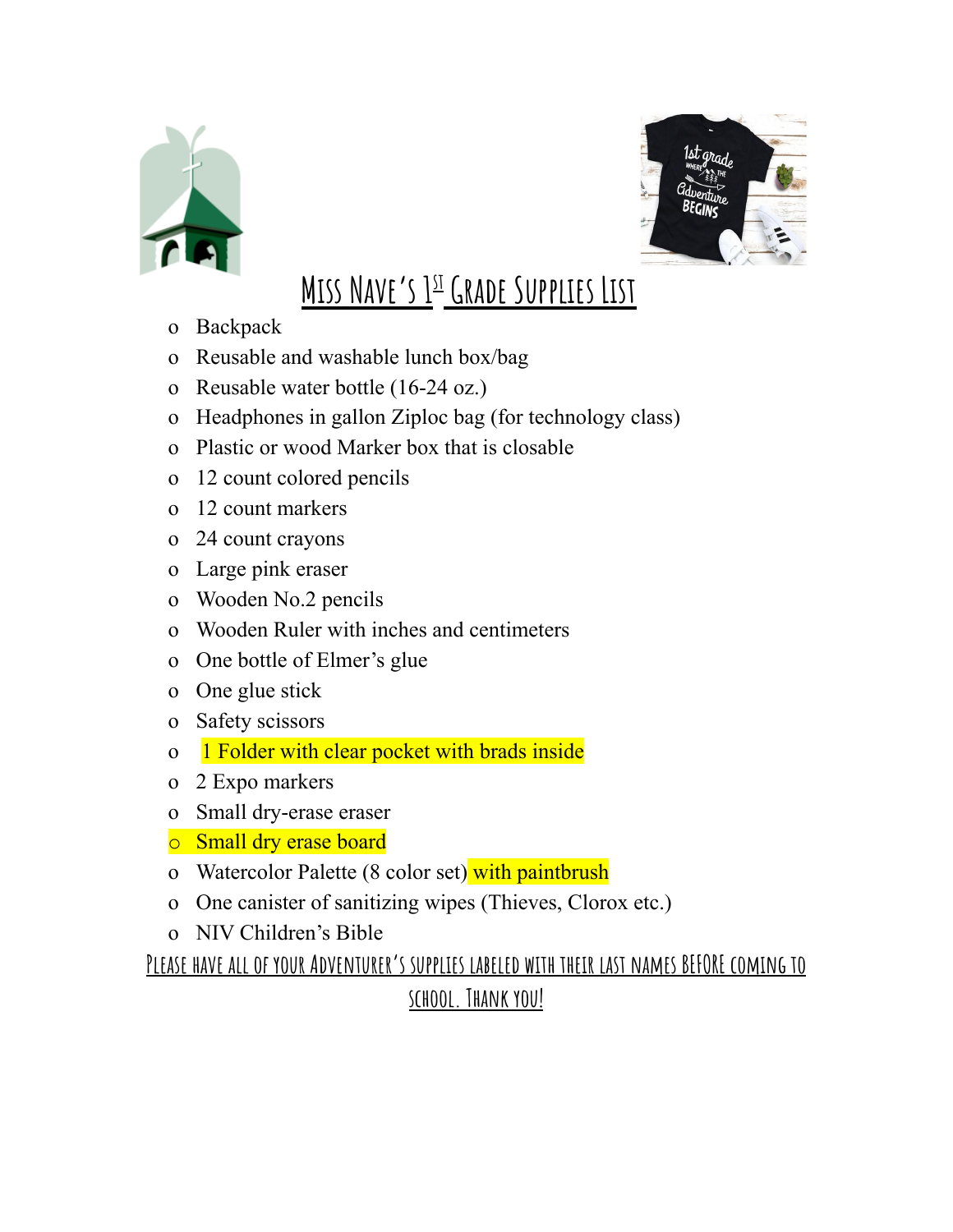



# **MISS NAVE'S 2<sup>ND</sup> GRADE SUPPLIES LIST**

- o Backpack
- o Reusable and washable lunch box/bag
- o Reusable water bottle (16-24oz.)
- o Headphones in gallon Ziploc bag (for technology class)
- o Plastic or wood marker box that is closable
- o 24 count crayons
- o 12 count markers
- o Large pink eraser
- o Wooden No.2 pencils
- o Wooden ruler with inches and centimeters
- o One bottle of Elmer's glue
- o One glue stick
- o Safety scissors
- o 1 Folder with clear pocket with brads inside
- o 2 Expo markers
- o Small dry-erase eraser
- o Small dry erase board
- o Watercolor Palette (8 color set) with paintbrush
- o One canister of sanitizing wipes (Thieves, Clorox, etc.)
- o NIV Children's Bible

**Please have all of your Adventurer's supplies labeled with their last names BEFORE coming to school. Thank you!**

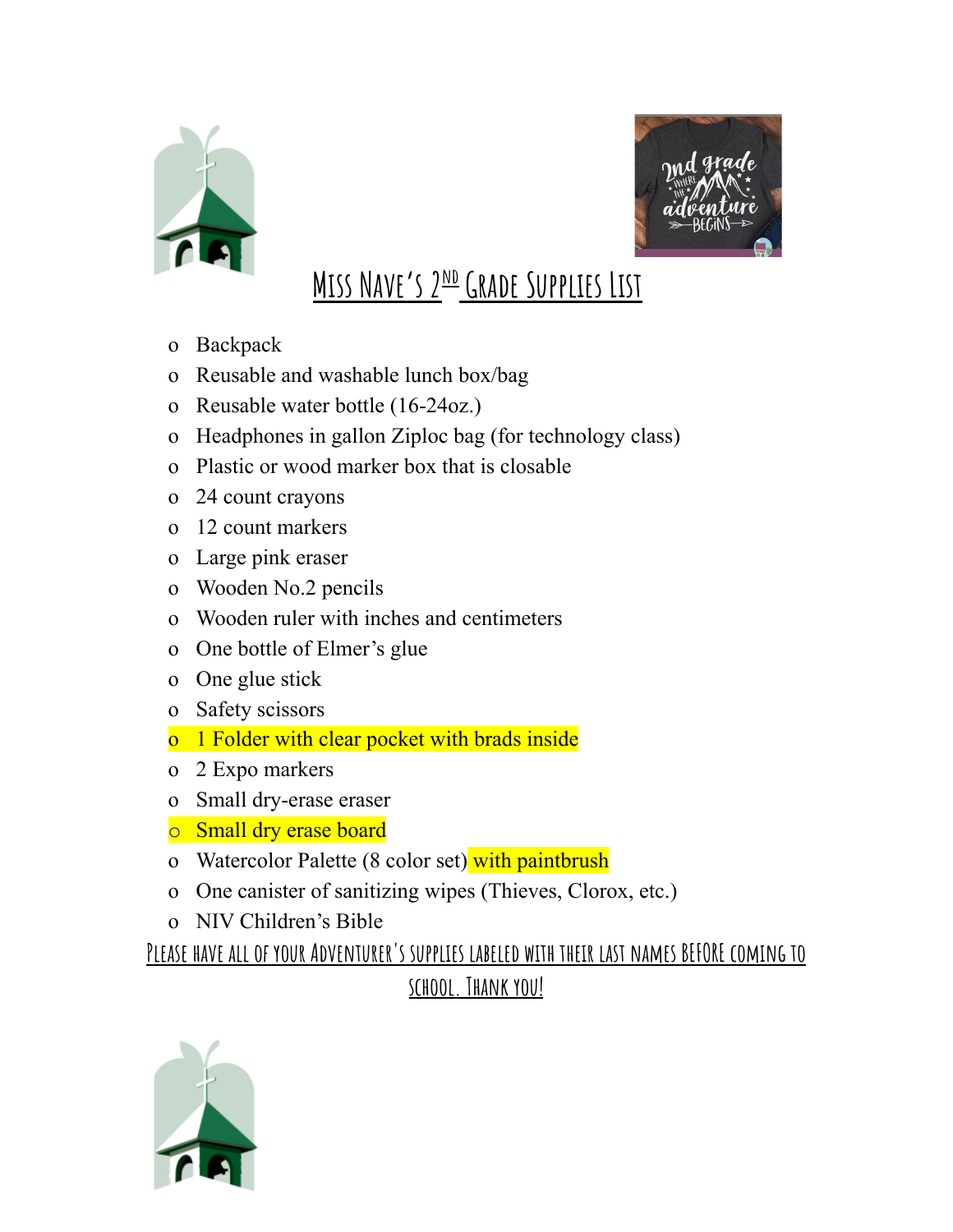## **2022-23 Supplies List 3rd/4th Grade**

#### **\*\*\*\*\*\*Please label all purchased supplies with student's NAME\*\*\*\*\*\***

- **Non-disposable lunch box/bag** (all garbage & uneaten food goes home each day in this container)
- 1 pair of **Fiskars** scissors appropriate for age
- 1 thick tip water based markers (8-16 colors each)
- 1 thin tip water based markers (8-16 colors each)
- Small box for storing supplies (approx. 6x9x3)
- 1 large box of Kleenex and 1 small desk packet
- 1 large container of disinfectant wipes (Clorox, Lysol, etc)
- 2 dozen #2 wood pencils-**sharpened**
- Pencil sharpener for desk
- 1 big eraser and 4-6 pencil top erasers
- 4 large glue sticks (non-liquid, non-colored)
- 1 box of **Crayola** colored pencils-sharpened (12-24 colors)
- 1 pkg. lined paper (wide or college ruled)
- 2 composition notebooks
- 2 folders with bottom pockets (school will provide folders for most subjects)
- 2 Zippered pencil pouches
- Headphones in large zip-lock bag with name on bag for computer lab
- 1 pkg. dry erase markers (**No yellow if possible**)
- Backpack
- NIV Bible (with Concordance preferable)
- Plastic Clip Board